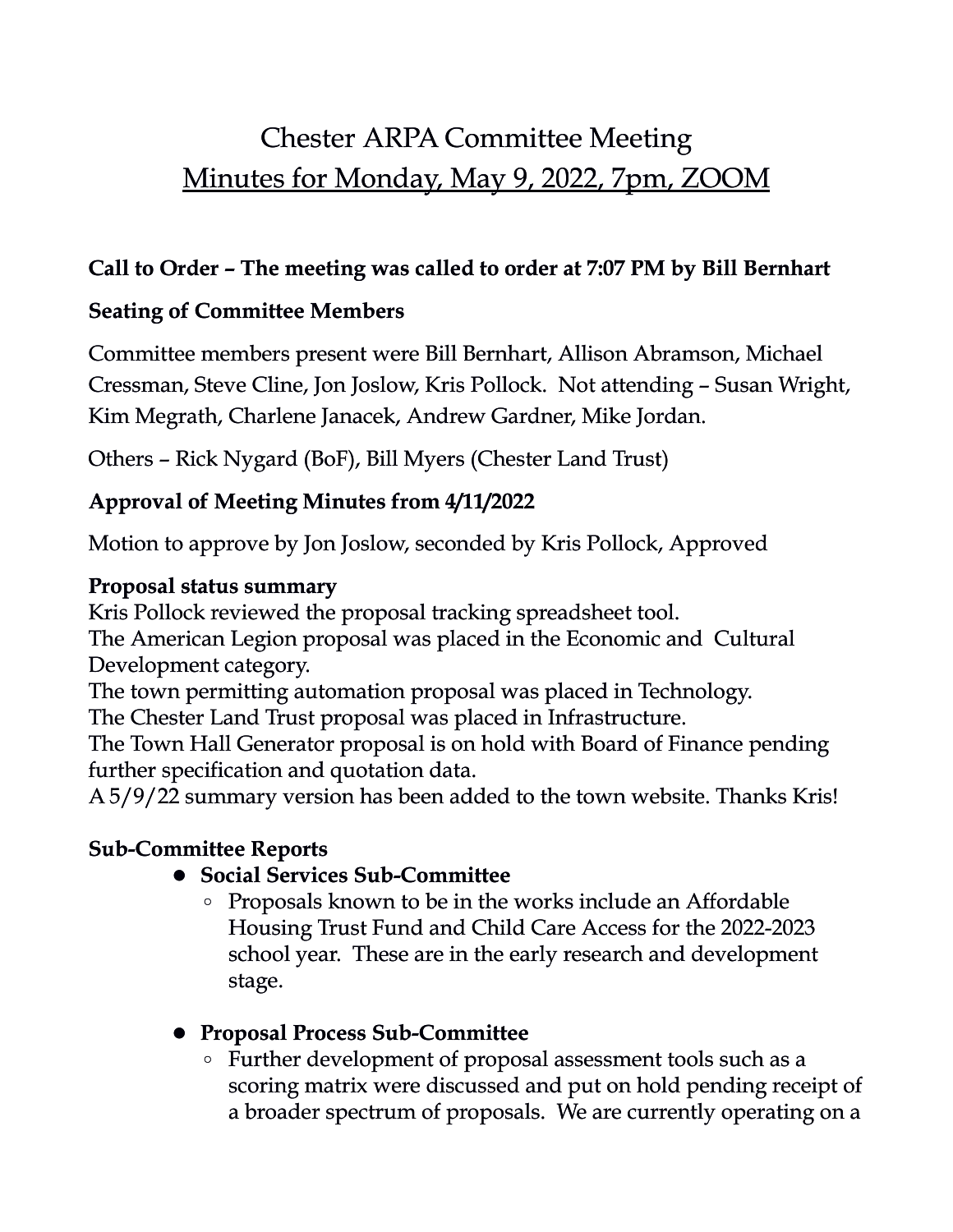rolling evaluation basis but there is concern with this approach.

- Bill Bernhart, as a focal point, should be made aware of any proposal initiatives as we become aware of them.
- It is important that the community be aware of the need to formulate and submit proposals or at least alert the Committee that proposals may be submitted so we can manage allocations across categories.
- Bill Bernhart recommends that the committee continue thinking about an evaluation process and tool so we are ready to use them if needed.

### **Discussion and Committee disposition of ARPA Proposal Submissions**

- **American Legion Post 97 War Memorial Correction and Upgrade**
	- **Final Rule includes Veteran organizations (501 C (19)) as eligible non-profits.**
	- **Final Rule also provides more simplicity for funds accepted as Lost Revenue, which the Town of Chester has done.**
	- **Jon Joslow stated his support. Kris Pollock agreed.**
	- **Michael Cressman asked if this could be categorized as Government Service. Concern about risk of repayment if outside of Government Services.**
	- **Steve Cline supports at this time as a first come, first served proposal, but also concerned about audit risk of repayment.**
	- **Bill to check with Peter Evankow, town accountant, on eligibility question in the context of accepting allocation as Lost Revenue.**
	- **Kris raised question of perception of favoritism if we treat proposals inconsistently.**
	- **Steve Cline suggested we should put this one aside pending further information, receipt of future proposals that may be more COVID impactful. Jon agreed.**
	- **Concerns expressed that proposal did not provide linkage to COVID.**
	- **Allison continues to advocate for an objective evaluation process to resolve our current concern that we do not have a comparative method of processing future proposals.**
	- **Kris asked if this is what the Veterans population of Chester wants.**
	- **Bill to ask submitter Art Christianson to research what other American Legion posts are doing regarding seeking ARPA funding, provide current quotation, linkage to COVID impact.**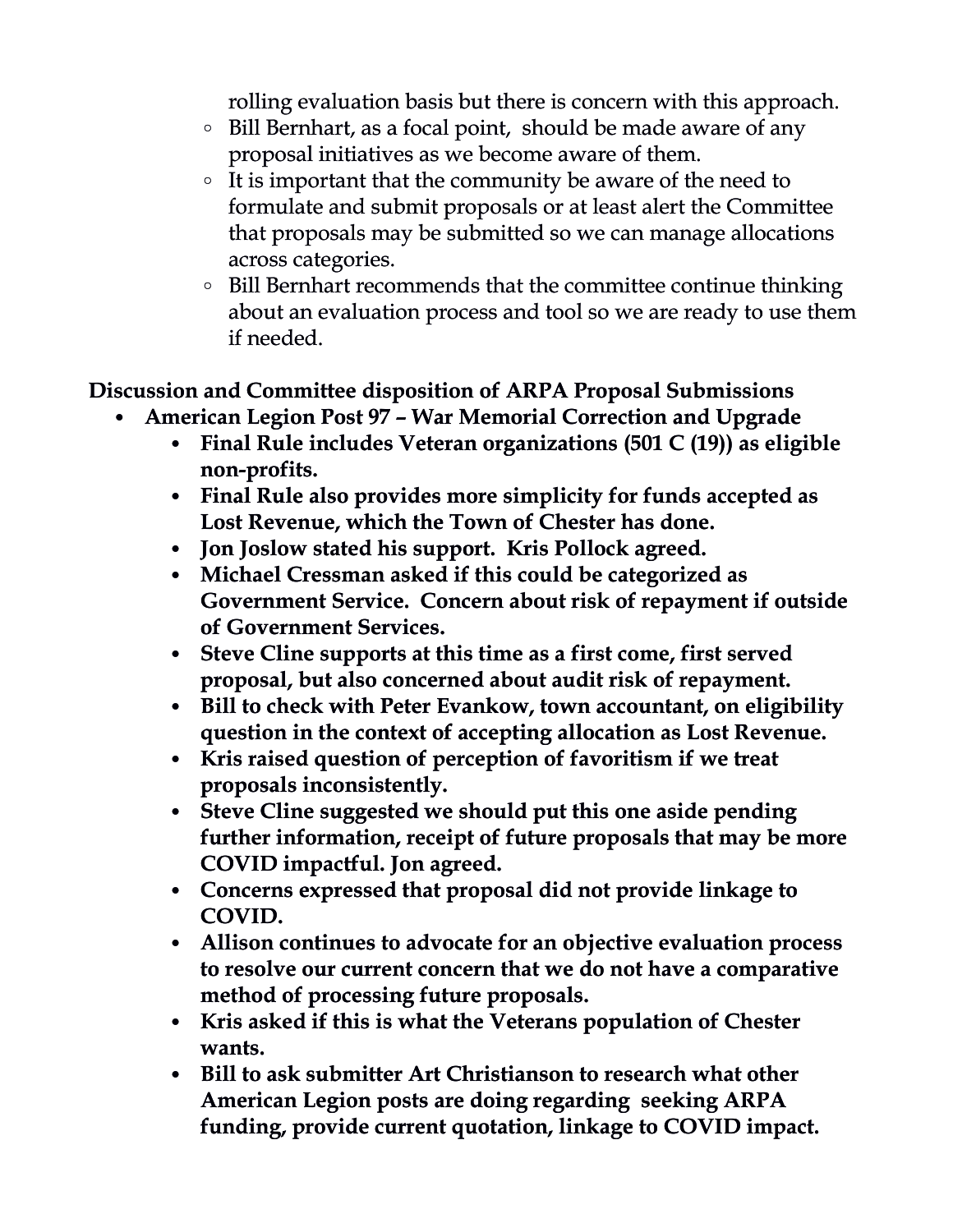**Also need to clarify eligibility/reimbursement risk.**

- **Bill to also ask Meredith Devanney (town Veterans advocate) about COVID impact to veterans, use of ARPA funds.**
- **Bill Bernhart made the motion to put this proposal aside pending answers to questions raised. Seconded by Kris. Approved by all.**
- **ARPA Chester Land Trust Fund**
	- **Increased traffic in open spaces, particularly Carini and Motley preserves. Access to the Carini Preserve will be compromised by Japanese Knotweed.**
	- **Funding to work on knotweed problem and unsafe trees at Carini. Volunteer efforts have been ineffective, need professional help. Also improvements to Motley preserve garden area.**
	- **Michael stated he did not expect recurrent costs after professional project, that the problem would be managed by volunteers after the ARPA funded effort, a 3-4 year project.**
	- **Bill Meyers stated that the CLT is currently funded by about 125 membership dues. They have not been receiving additional donations.**
	- **Knotweed has a subterranean rhizome root system, flowers in August/September producing many seeds, and can reroot by simply being in contact with ground.**
	- **The commercial system of eradication has not been specified.**
	- **There will be a continuing need to fund invasives control beyond ARPA funding – heads up to the Board of Finance for continued support and funding.**
	- **Bill Bernhart stated that some towns are using ARPA funds to do pilot projects to demonstrate success and support future funding approaches.**
	- **Jon Joslow asked about adding to town budget, but Bill Meyers stated that they are a 501c(3) and own 16 properties.**
	- **Bill Bernhart asked if other Land Trusts are pursuing ARPA funding. Bill Meyers offered to research. Connecticut Land Conservation Council (135 trusts) communicated that land trusts are eligible for ARPA funding. Amy Patterson is Director. Bill Meyers will research precedent being set by other towns' land trusts. Bill Meyers will research/develop a position paper on justification/eligibility for ARPA funding. To provide to Michael and Bill.**
	- **Bill Bernhart and Kris moved to defer action pending further**